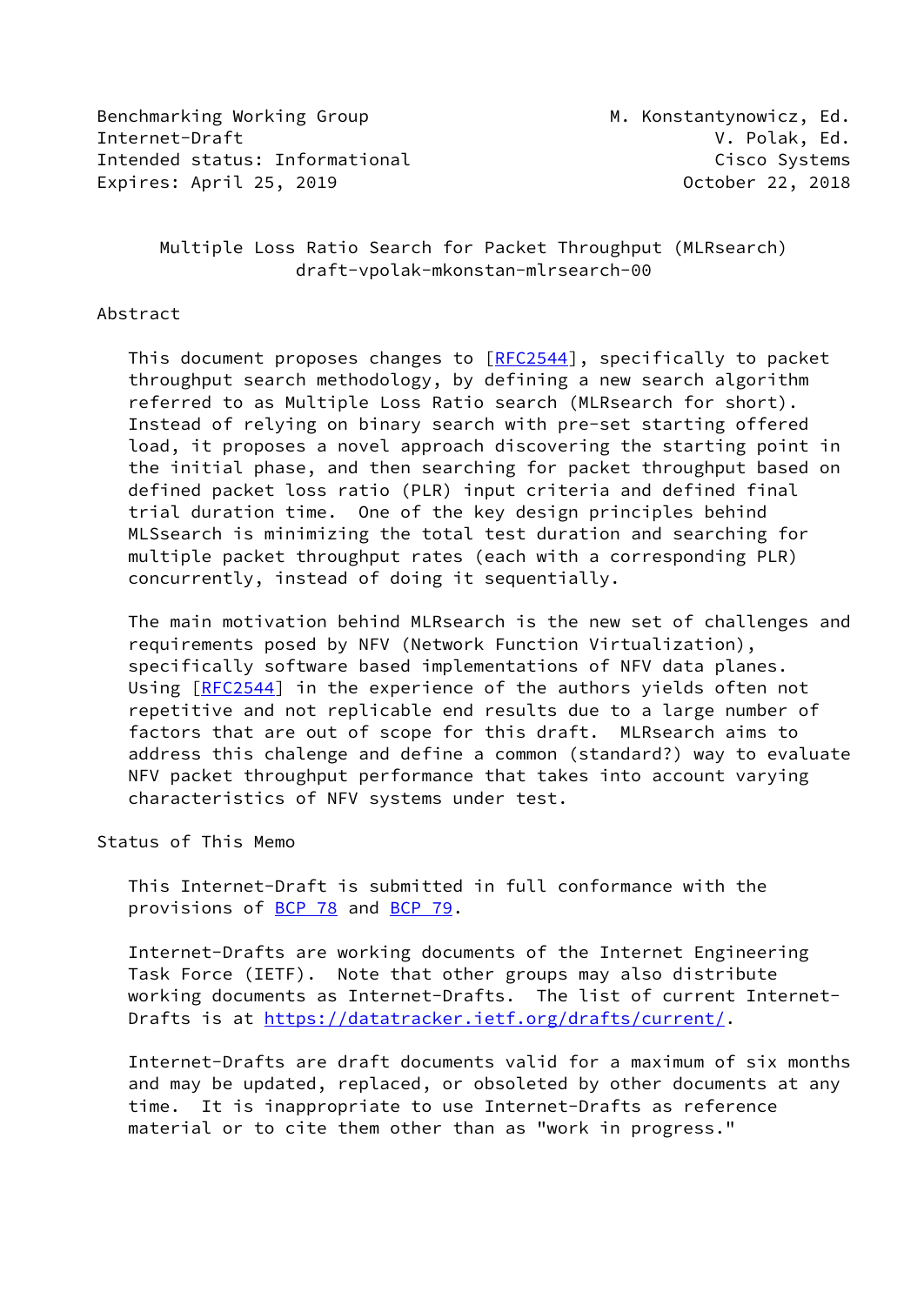<span id="page-1-1"></span>Internet-DrafMultiple Loss Ratio Search for Packet Throughp October 2018

This Internet-Draft will expire on April 25, 2019.

Copyright Notice

 Copyright (c) 2018 IETF Trust and the persons identified as the document authors. All rights reserved.

This document is subject to **[BCP 78](https://datatracker.ietf.org/doc/pdf/bcp78)** and the IETF Trust's Legal Provisions Relating to IETF Documents [\(https://trustee.ietf.org/license-info](https://trustee.ietf.org/license-info)) in effect on the date of publication of this document. Please review these documents carefully, as they describe your rights and restrictions with respect to this document. Code Components extracted from this document must include Simplified BSD License text as described in Section 4.e of the Trust Legal Provisions and are provided without warranty as described in the Simplified BSD License.

Table of Contents

|                                               | $\overline{\mathbf{3}}$ |
|-----------------------------------------------|-------------------------|
| 3.                                            | $\frac{3}{2}$           |
|                                               | $\overline{5}$          |
|                                               | 6                       |
|                                               | 6                       |
|                                               |                         |
|                                               |                         |
| $5.1$ . FD. io CSIT Implementation Deviations | <u>ୁ</u>                |
| 6.                                            |                         |
|                                               | 10                      |
| 8.                                            | 10                      |
|                                               | 10                      |
|                                               |                         |

### <span id="page-1-0"></span>[1](#page-1-0). Terminology

- o NDR Non-Drop Rate, a packet throughput metric with Packet Loss Ratio equal zero (a zero packet loss), expressed in packets-per second (pps). NDR packet throughput has an associated metric oftentimes referred to as NDR bandwidth expressed in bits-per second (bps), and calculated as a product of:
	- \* NDR packet rate for specific packet (frame) size, and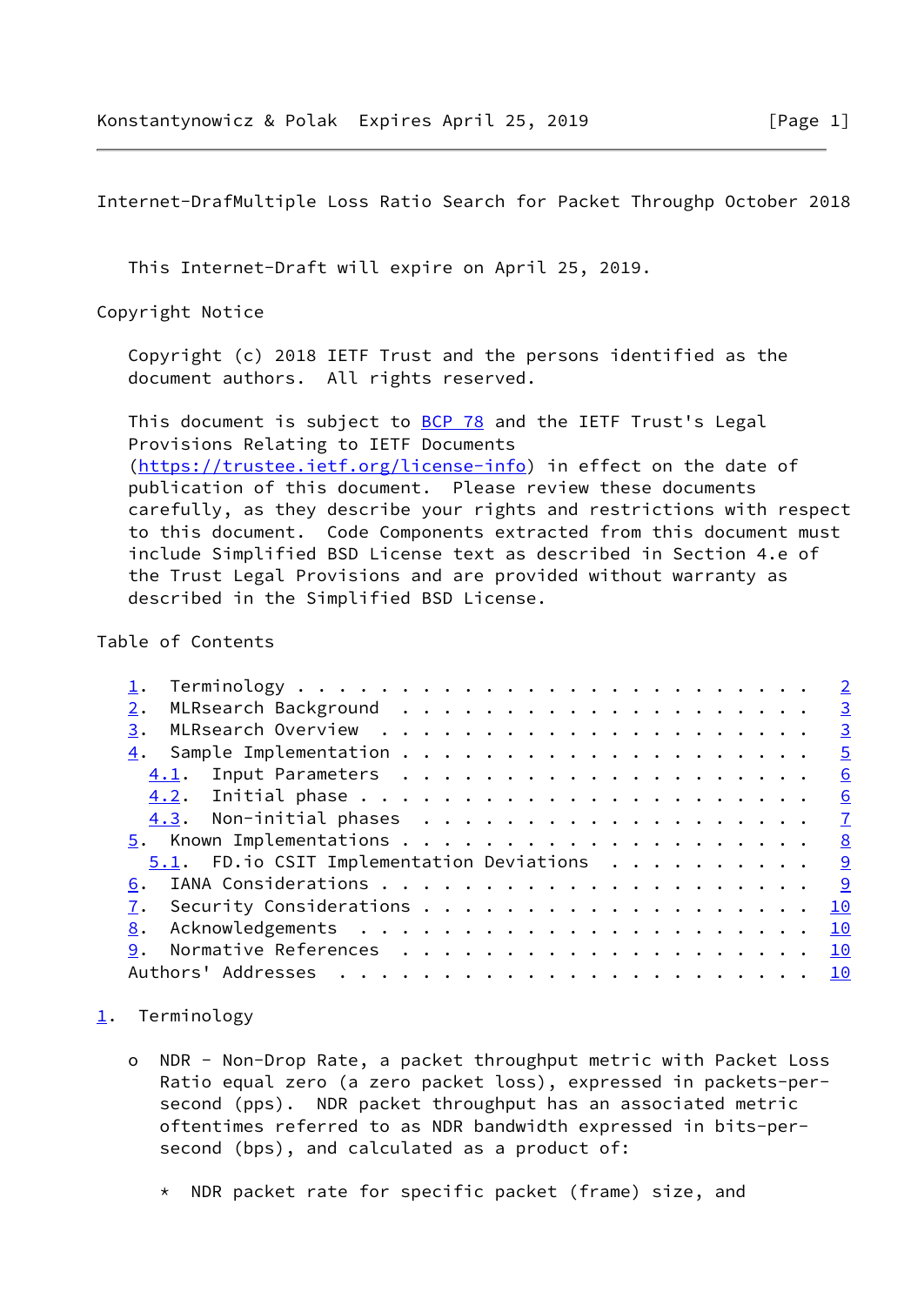\* Packet (L2 frame size) size in bits plus any associated L1 overhead.

Konstantynowicz & Polak Expires April 25, 2019 [Page 2]

<span id="page-2-1"></span>Internet-DrafMultiple Loss Ratio Search for Packet Throughp October 2018

- o PLR Packet Loss Ratio, a packet loss metric calculated as a ratio of (packets\_transmitted - packets\_received) to packets\_transmitted, over the test trial duration.
- o PDR Partial-Drop Rate, a packet throughput metric with Packet Loss Ratio greater than zero (a non-zero packet loss), expressed in packets-per-second (pps). PDR packet throughput has an associated metric oftentimes referred to as PDR bandwidth expressed in bits-per- second (bps), and calculated as a product of:
	- \* PDR packet rate for specific packet (frame) size, and
	- \* Packet (L2 frame size) size in bits plus any associated L1 overhead.
- <span id="page-2-0"></span>[2](#page-2-0). MLRsearch Background

 Multiple Loss Rate search (MLRsearch) is a packet throughput search algorithm suitable for deterministic (as opposed to probabilistic) systems. MLRsearch discovers multiple packet throughput rates in a single search, each rate associated with a distinct Packet Loss Ratio (PLR) criteria.

 Two popular names for particular PLR criteria are Non-Drop Rate (NDR, with PLR=0, zero packet loss) and Partial Drop Rate (PDR, with PLR>0, non-zero packet loss). MLRsearch discovers NDR and PDR in a single search reducing required execution time compared to separate binary searches for NDR and PDR. MLRsearch reduces execution time even further by relying on shorter trial durations of intermediate steps, with only the final measurements conducted at the specified final trial duration. This results in the shorter overall search execution time when compared to a standard NDR/PDR binary search, while guaranteeing the same or similar results. (TODO: Specify "standard" in the previous sentence.)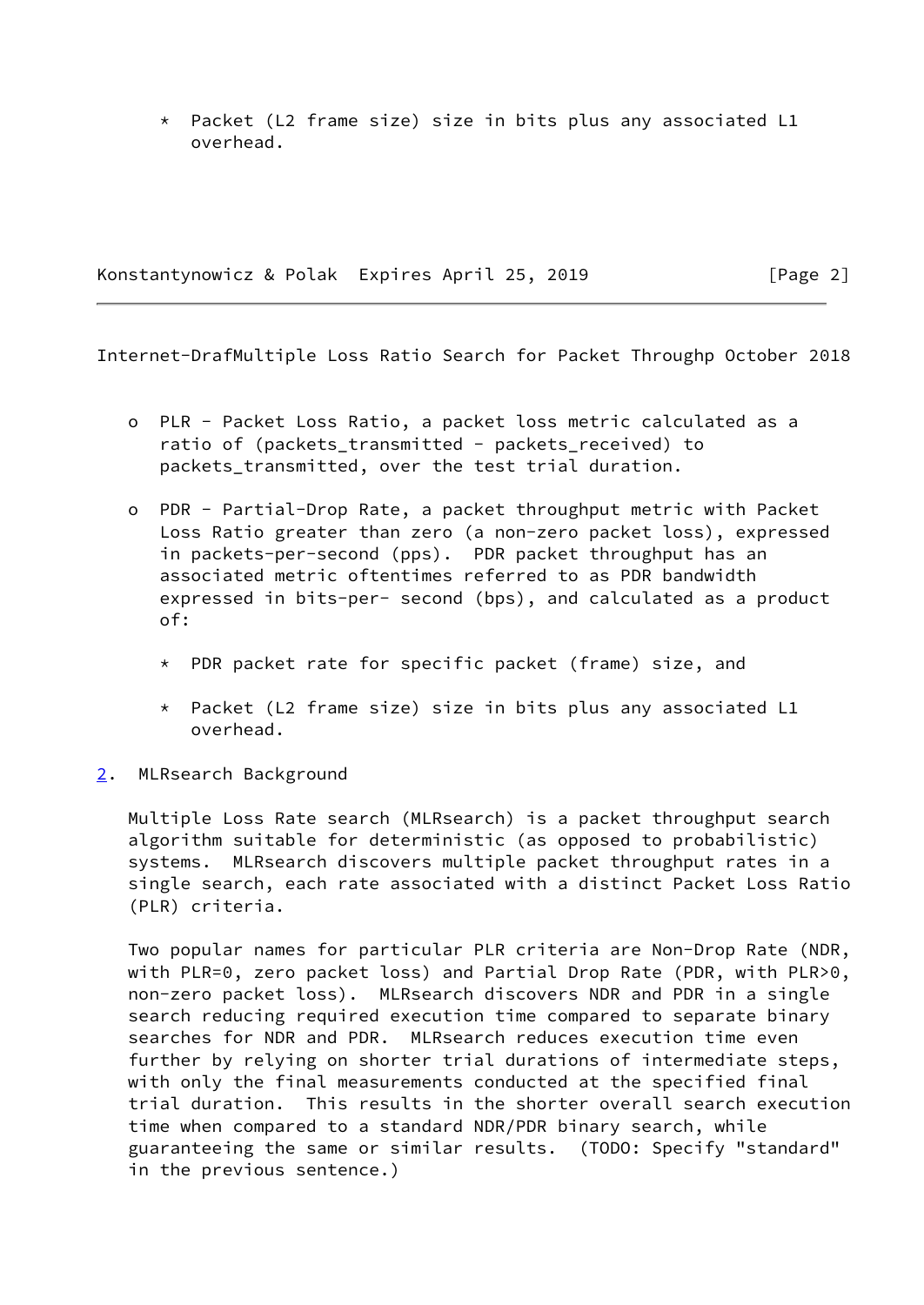If needed, MLRsearch can be easily adopted to discover more throughput rates with different pre-defined PLRs.

 Unless otherwise noted, all throughput rates are \_always\_ bi directional aggregates of two equal (symmetric) uni-directional packet rates received and reported by an external traffic generator.

<span id="page-3-0"></span>[3](#page-3-0). MLRsearch Overview

The main properties of MLRsearch:

Konstantynowicz & Polak Expires April 25, 2019 [Page 3]

Internet-DrafMultiple Loss Ratio Search for Packet Throughp October 2018

- o MLRsearch is a duration aware multi-phase multi-rate search algorithm.
	- $*$  Initial phase determines promising starting interval for the search.
	- \* Intermediate phases progress towards defined final search criteria.
	- \* Final phase executes measurements according to the final search criteria.
- o \*Initial phase\*:
	- \* Uses link rate as a starting transmit rate and discovers the Maximum Receive Rate (MRR) used as an input to the first intermediate phase.
- o \*Intermediate phases\*:
	- \* Start with initial trial duration (in the first phase) and converge geometrically towards the final trial duration (in the final phase).
	- \* Track two values for NDR and two for PDR.
		- + The values are called (NDR or PDR) lower\_bound and upper\_bound.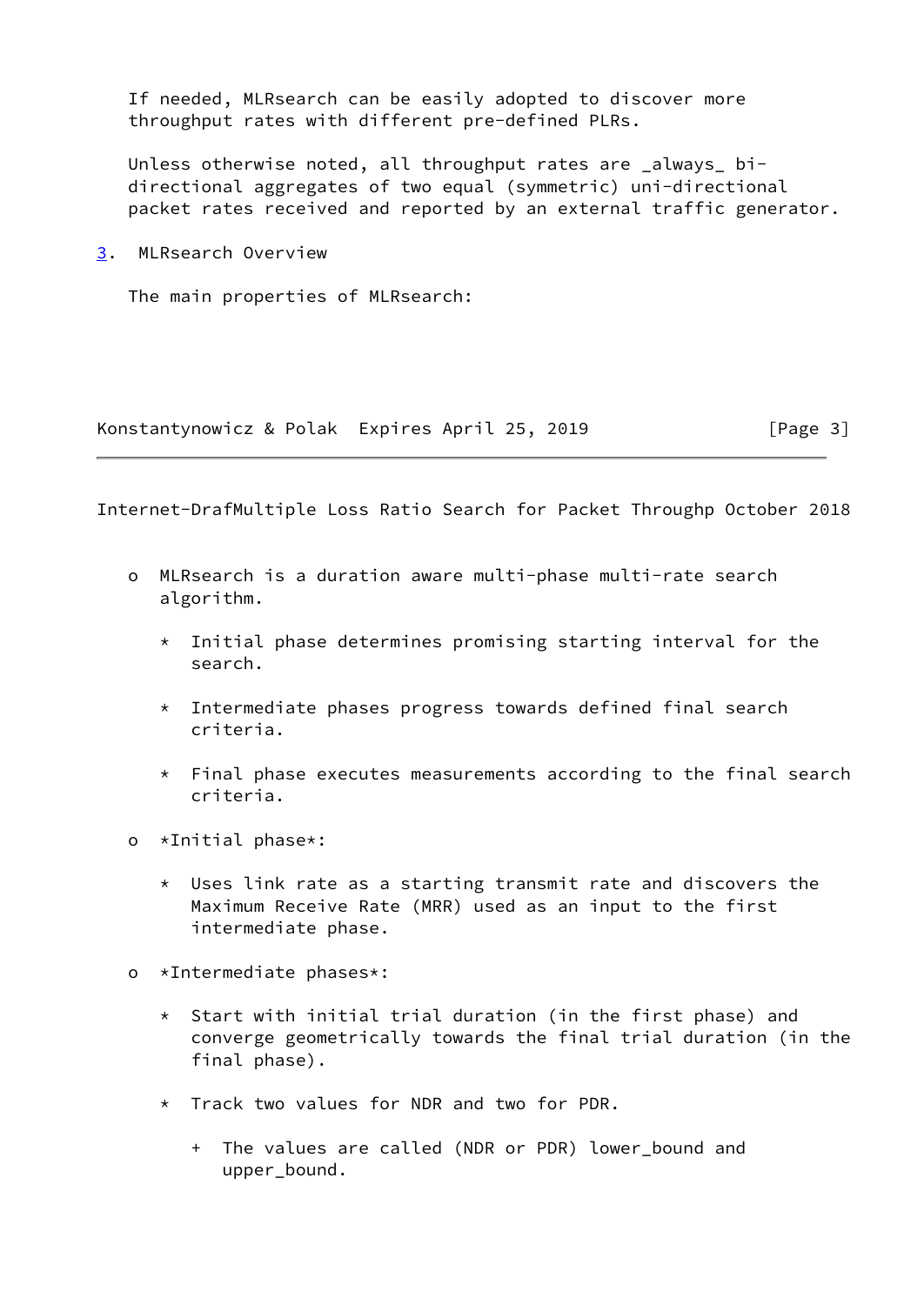- + Each value comes from a specific trial measurement (most recent for that transmit rate), and as such the value is associated with that measurement's duration and loss.
- + A bound can be invalid, for example if NDR lower\_bound has been measured with nonzero loss.
- + Invalid bounds are not real boundaries for the searched value, but are needed to track interval widths.
- + Valid bounds are real boundaries for the searched value.
- + Each non-initial phase ends with all bounds valid.
- \* Start with a large (lower\_bound, upper\_bound) interval width and geometrically converge towards the width goal (measurement resolution) of the phase. Each phase halves the previous width goal.

Konstantynowicz & Polak Expires April 25, 2019 [Page 4]

<span id="page-4-0"></span>Internet-DrafMultiple Loss Ratio Search for Packet Throughp October 2018

- \* Use internal and external searches:
	- + External search measures at transmit rates outside the (lower\_bound, upper\_bound) interval. Activated when a bound is invalid, to search for a new valid bound by doubling the interval width. It is a variant of "exponential search"\_.
	- + Internal search "binary search"\_, measures at transmit rates within the (lower\_bound, upper\_bound) valid interval, halving the interval width.
- o \*Final phase\* is executed with the final test trial duration, and the final width goal that determines resolution of the overall search. Intermediate phases together with the final phase are called non-initial phases.

The main benefits of MLRsearch vs. binary search include:

- o In general MLRsearch is likely to execute more search trials overall, but less trials at a set final duration.
- o In well behaving cases it greatly reduces (>50%) the overall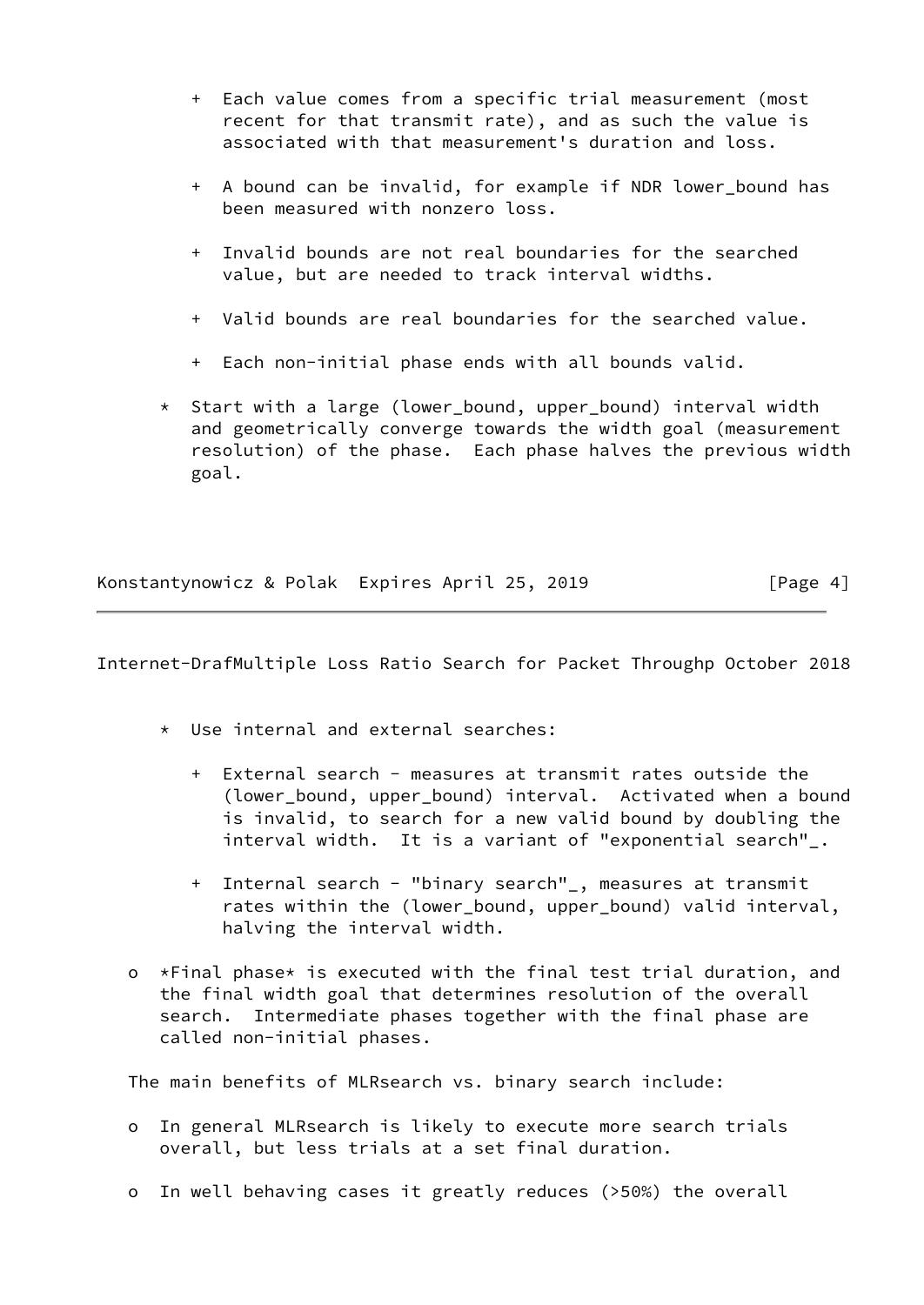duration compared to a single PDR (or NDR) binary search duration, while finding multiple drop rates.

- o In all cases MLRsearch yields the same or similar results to binary search.
- o Note: both binary search and MLRsearch are susceptible to reporting non-repeatable results across multiple runs for very bad behaving cases.

Caveats:

- o Worst case MLRsearch can take longer than a binary search e.g. in case of drastic changes in behaviour for trials at varying durations.
- <span id="page-5-0"></span>[4](#page-5-0). Sample Implementation

 Following is a brief description of a sample MLRsearch implementation based on the open-source code running in FD.io CSIT project as part of a Continuous Integration / Continuous Development (CI/CD) framework.

| Konstantynowicz & Polak Expires April 25, 2019 | [Page 5] |
|------------------------------------------------|----------|
|------------------------------------------------|----------|

<span id="page-5-2"></span>Internet-DrafMultiple Loss Ratio Search for Packet Throughp October 2018

### <span id="page-5-1"></span>[4.1](#page-5-1). Input Parameters

- 1. \*maximum\_transmit\_rate\* maximum packet transmit rate to be used by external traffic generator, limited by either the actual Ethernet link rate or traffic generator NIC model capabilities. Sample defaults:  $2 \times 14.88$  Mpps for 64B 10GE link rate,  $2 \times 18.75$ Mpps for 64B 40GE NIC maximum rate.
- 2. \*minimum\_transmit\_rate\* minimum packet transmit rate to be used for measurements. MLRsearch fails if lower transmit rate needs to be used to meet search criteria. Default:  $2 \times 10$  kpps (could be higher).
- 3. \*final\_trial\_duration\* required trial duration for final rate measurements. Default: 30 sec.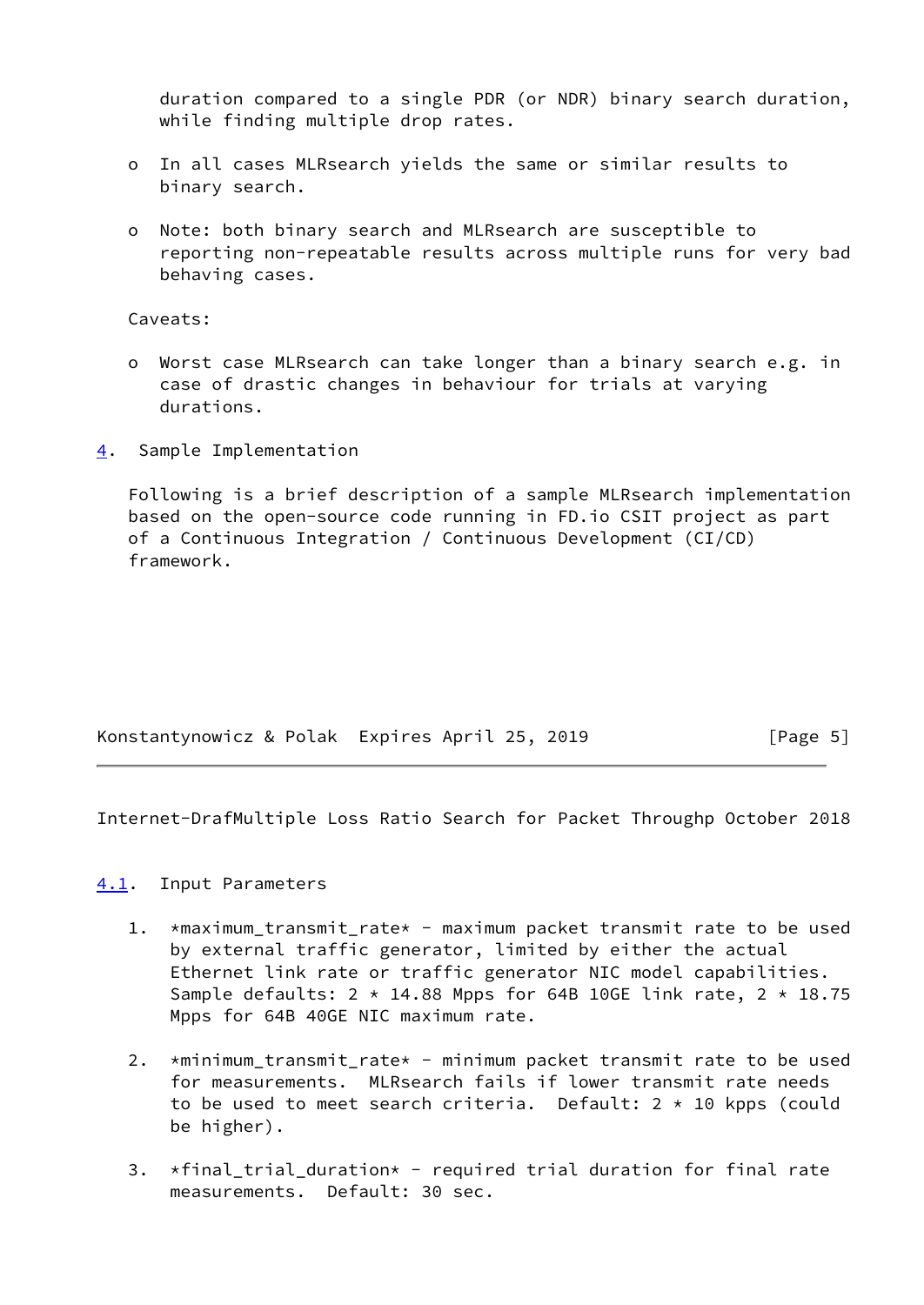- 4. \*initial\_trial\_duration\* trial duration for initial MLRsearch phase. Default: 1 sec.
- 5.  $\star$ final\_relative\_width $\star$  required measurement resolution expressed as (lower\_bound, upper\_bound) interval width relative to upper bound. Default: 0.5%.
- 6. \*packet\_loss\_ratio\* maximum acceptable PLR search criteria for PDR measurements. Default: 0.5%.
- 7. \*number\_of\_intermediate\_phases\* number of phases between the initial phase and the final phase. Impacts the overall MLRsearch duration. Less phases are required for well behaving cases, more phases may be needed to reduce the overall search duration for worse behaving cases. Default (2). (Value chosen based on limited experimentation to date. More experimentation needed to arrive to clearer guidelines.)

## <span id="page-6-0"></span>[4.2](#page-6-0). Initial phase

- 1. First trial measures at maximum rate and discovers MRR. a. \_in\_: trial duration = initial\_trial\_duration. b. \_in\_: offered\_transmit\_rate = maximum\_transmit\_rate. c. \_do\_: single trial. d. \_out\_: measured loss ratio. e. \_out\_: mrr = measured receive rate.
- 2. Second trial measures at MRR and discovers MRR2. a. \_in\_: trial\_duration = initial\_trial\_duration. b. \_in\_: offered\_transmit\_rate = MRR. c. \_do\_: single trial. d. \_out\_: measured loss ratio. e. \_out\_: mrr2 = measured receive rate.

Konstantynowicz & Polak Expires April 25, 2019 [Page 6]

<span id="page-6-2"></span>Internet-DrafMultiple Loss Ratio Search for Packet Throughp October 2018

 3. Third trial measures at MRR2. a. \_in\_: trial\_duration = initial\_trial\_duration. b. \_in\_: offered\_transmit\_rate = MRR2. c. \_do\_: single trial. d. \_out\_: measured loss ratio.

<span id="page-6-1"></span>[4.3](#page-6-1). Non-initial phases

 1. Main loop: a. \_in\_: trial\_duration for the current phase. Set to initial\_trial\_duration for the first intermediate phase; to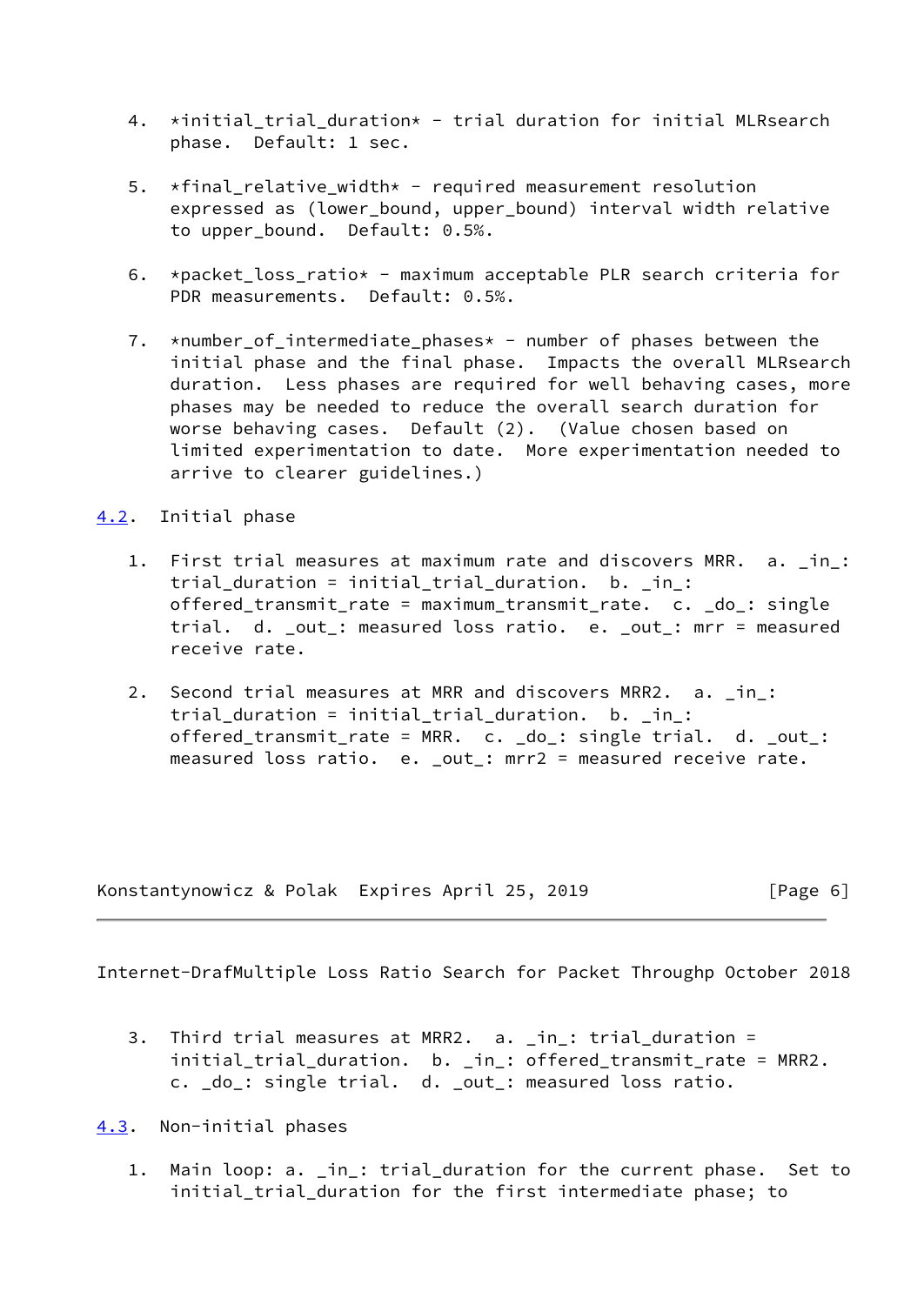final trial duration for the final phase; or to the element of interpolating geometric sequence for other intermediate phases. For example with two intermediate phases, trial duration of the second intermediate phase is the geometric average of initial strial duration and final trial duration. b. in : relative\_width\_goal for the current phase. Set to final relative width for the final phase; doubled for each preceding phase. For example with two intermediate phases, the first intermediate phase uses quadruple of final\_relative\_width and the second intermediate phase uses double of final\_relative\_width. c. \_in\_: ndr\_interval, pdr\_interval from the previous main loop iteration or the previous phase. If the previous phase is the initial phase, both intervals have lower\_bound = MRR2, uper\_bound = MRR. Note that the initial phase is likely to create intervals with invalid bounds. d. do : According to the procedure described in point 2, either exit the phase (by jumping to  $1.g.$ ), or prepare new transmit rate to measure with. e. \_do\_: Perform the trial measurement at the new transmit rate and trial duration, compute its loss ratio. f. \_do\_: Update the bounds of both intervals, based on the new measurement. The actual update rules are numerous, as NDR external search can affect PDR interval and vice versa, but the result agrees with rules of both internal and external search. For example, any new measurement below an invalid lower\_bound becomes the new lower\_bound, while the old measurement (previously acting as the invalid lower\_bound) becomes a new and valid upper\_bound. Go to next iteration (1.c.), taking the updated intervals as new input. g. \_out\_: current ndr\_interval and pdr\_interval. In the final phase this is also considered to be the result of the whole search. For other phases, the next phase loop is started with the current results as an input.

- 2. New transmit rate (or exit) calculation (for 1.d.):
	- \* If there is an invalid bound then prepare for external search:
		- + \_If\_ the most recent measurement at NDR lower\_bound transmit rate had the loss higher than zero, then the new transmit rate is NDR lower\_bound decreased by two NDR interval widths.

Konstantynowicz & Polak Expires April 25, 2019 [Page 7]

<span id="page-7-0"></span>Internet-DrafMultiple Loss Ratio Search for Packet Throughp October 2018

+ Else, \_if\_ the most recent measurement at PDR lower\_bound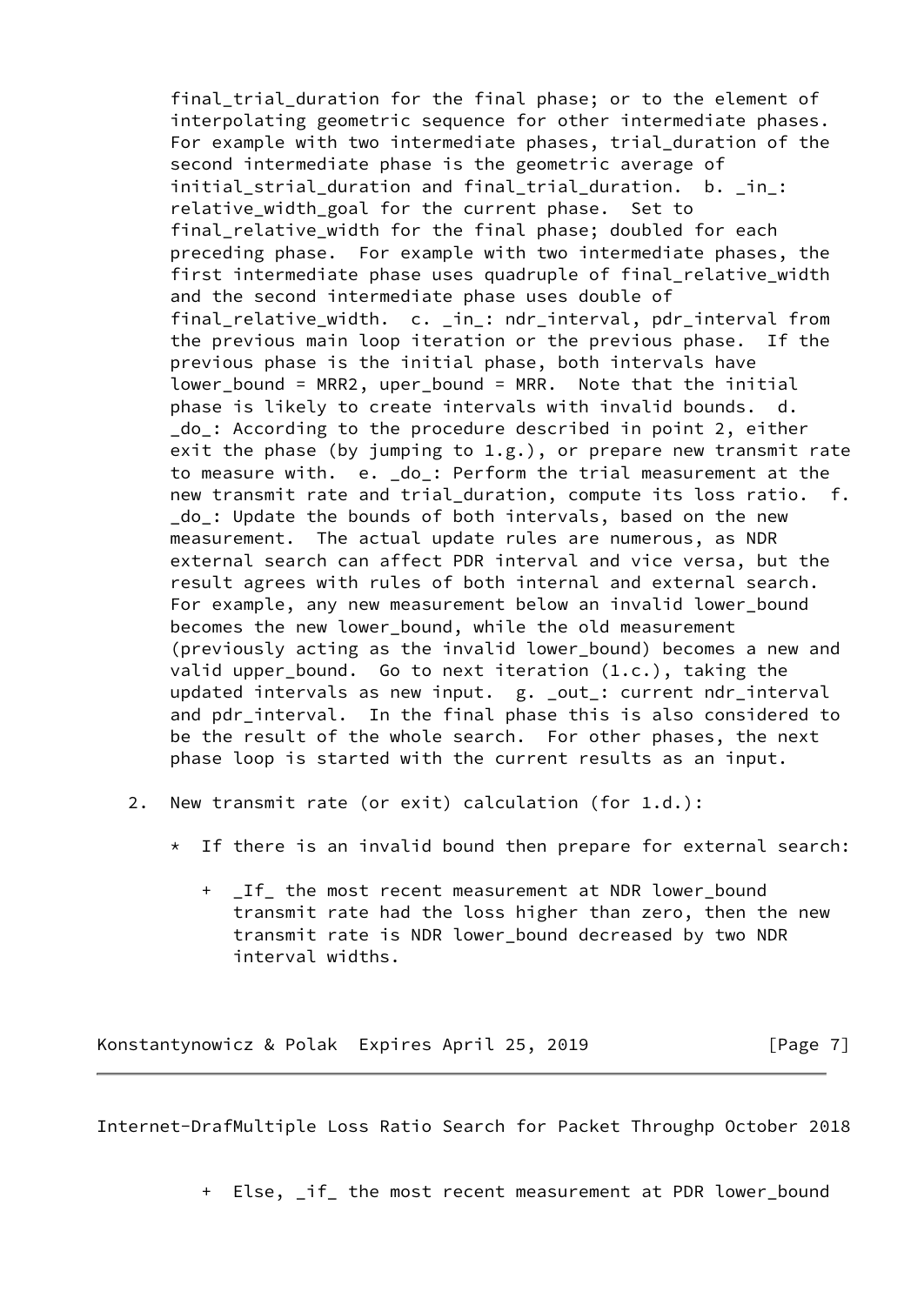transmit rate had the loss higher than PLR, then the new transmit rate is PDR lower\_bound decreased by two PDR interval widths.

- + Else, \_if\_ the most recent measurement at NDR upper\_bound transmit rate had no loss, then the new transmit rate is NDR upper bound increased by two NDR interval widths.
- + Else, \_if\_ the most recent measurement at PDR upper\_bound transmit rate had the loss lower or equal to PLR, then the new transmit rate is PDR upper\_bound increased by two PDR interval widths.
- \* If interval width is higher than the current phase goal:
	- + Else, if NDR interval does not meet the current phase width goal, prepare for internal search. The new transmit rate is (NDR lower bound + NDR upper bound)  $/2$ .
	- + Else, \_if\_ PDR interval does not meet the current phase width goal, prepare for internal search. The new transmit rate is (PDR lower bound + PDR upper bound)  $/2$ .
- \* Else, \_if\_ some bound has still only been measured at a lower duration, prepare to re-measure at the current duration (and the same transmit rate). The order of priorities is:
	- + NDR lower\_bound,
	- + PDR lower\_bound,
	- + NDR upper\_bound,
	- + PDR upper\_bound.
- \* \_Else\_, do not prepare any new rate, to exit the phase. This ensures that at the end of each non-initial phase all intervals are valid, narrow enough, and measured at current phase trial duration.
- <span id="page-8-0"></span>[5](#page-8-0). Known Implementations

 The only known working implementatin of MLRsearch is in Linux Foundation FD.io CSIT project. [https://wiki.fd.io/view/CSIT.](https://wiki.fd.io/view/CSIT) <https://git.fd.io/csit/>.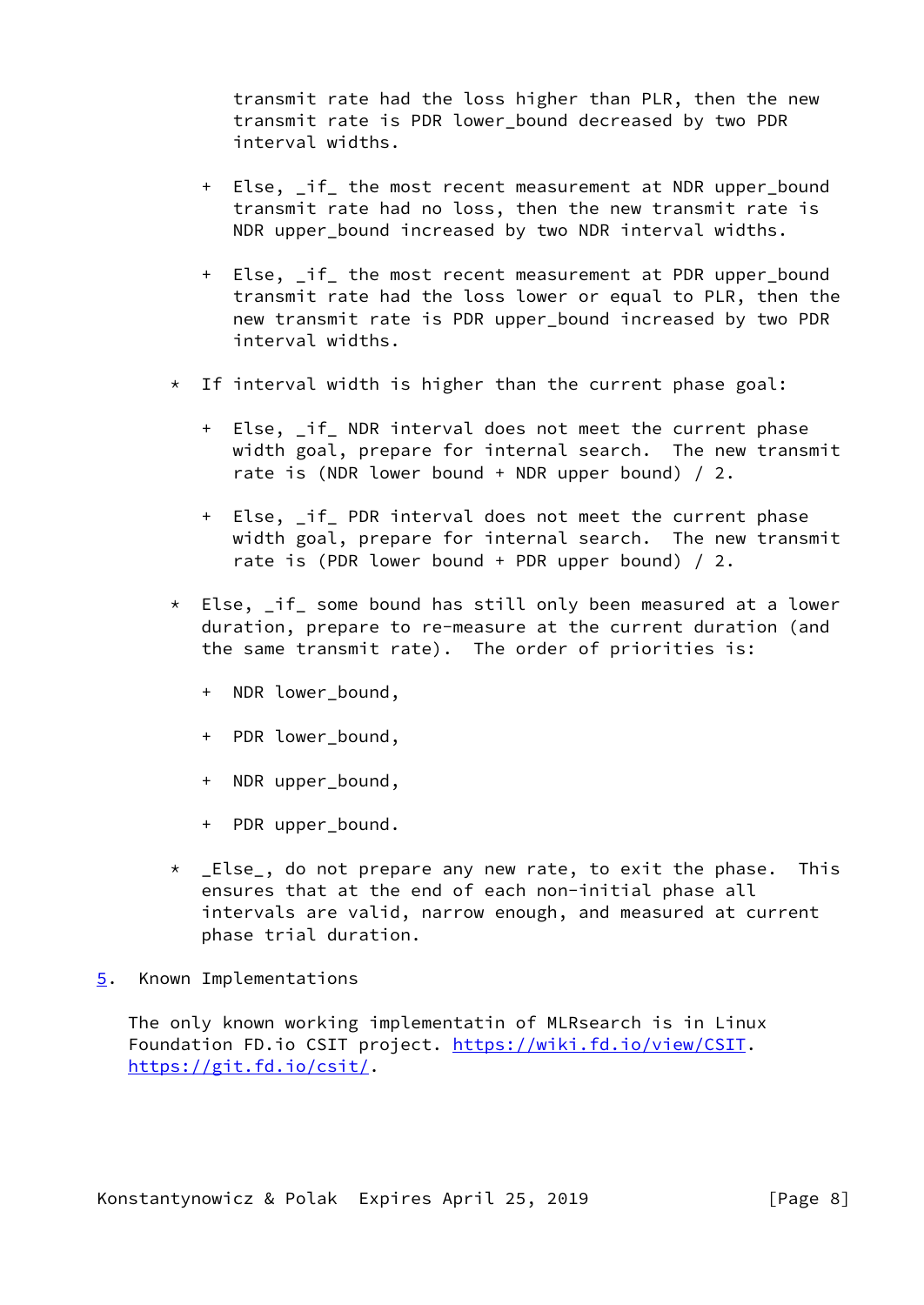<span id="page-9-1"></span>Internet-DrafMultiple Loss Ratio Search for Packet Throughp October 2018

# <span id="page-9-0"></span>[5.1](#page-9-0). FD.io CSIT Implementation Deviations

 This document so far has been describing a simplified version of MLRsearch algorithm. The full algorithm as implemented contains additional logic, which makes some of the details (but not general ideas) above incorrect. Here is a short description of the additional logic as a list of principles, explaining their main differences from (or additions to) the simplified description, but without detailing their mutual interaction.

- 1. \_Logarithmic transmit rate.\_ In order to better fit the relative width goal, the interval doubling and halving is done differently. For example, the middle of 2 and 8 is 4, not 5.
- 2. \_Optimistic maximum rate.\_ The increased rate is never higher than the maximum rate. Upper bound at that rate is always considered valid.
- 3. \_Pessimistic minimum rate.\_ The decreased rate is never lower than the minimum rate. If a lower bound at that rate is invalid, a phase stops refining the interval further (until it gets re measured).
- 4. \_Conservative interval updates.\_ Measurements above current upper bound never update a valid upper bound, even if drop ratio is low. Measurements below current lower bound always update any lower bound if drop ratio is high.
- 5. Ensure sufficient interval width.\_ Narrow intervals make external search take more time to find a valid bound. If the new transmit increased or decreased rate would result in width less than the current goal, increase/decrease more. This can happen if the measurement for the other interval makes the current interval too narrow. Similarly, take care the measurements in the initial phase create wide enough interval.
- 6. \_Timeout for bad cases.\_ The worst case for MLRsearch is when each phase converges to intervals way different than the results of the previous phase. Rather than suffer total search time several times larger than pure binary search, the implemented tests fail themselves when the search takes too long (given by argument \_timeout\_).
- <span id="page-9-2"></span>[6](#page-9-2). IANA Considerations

..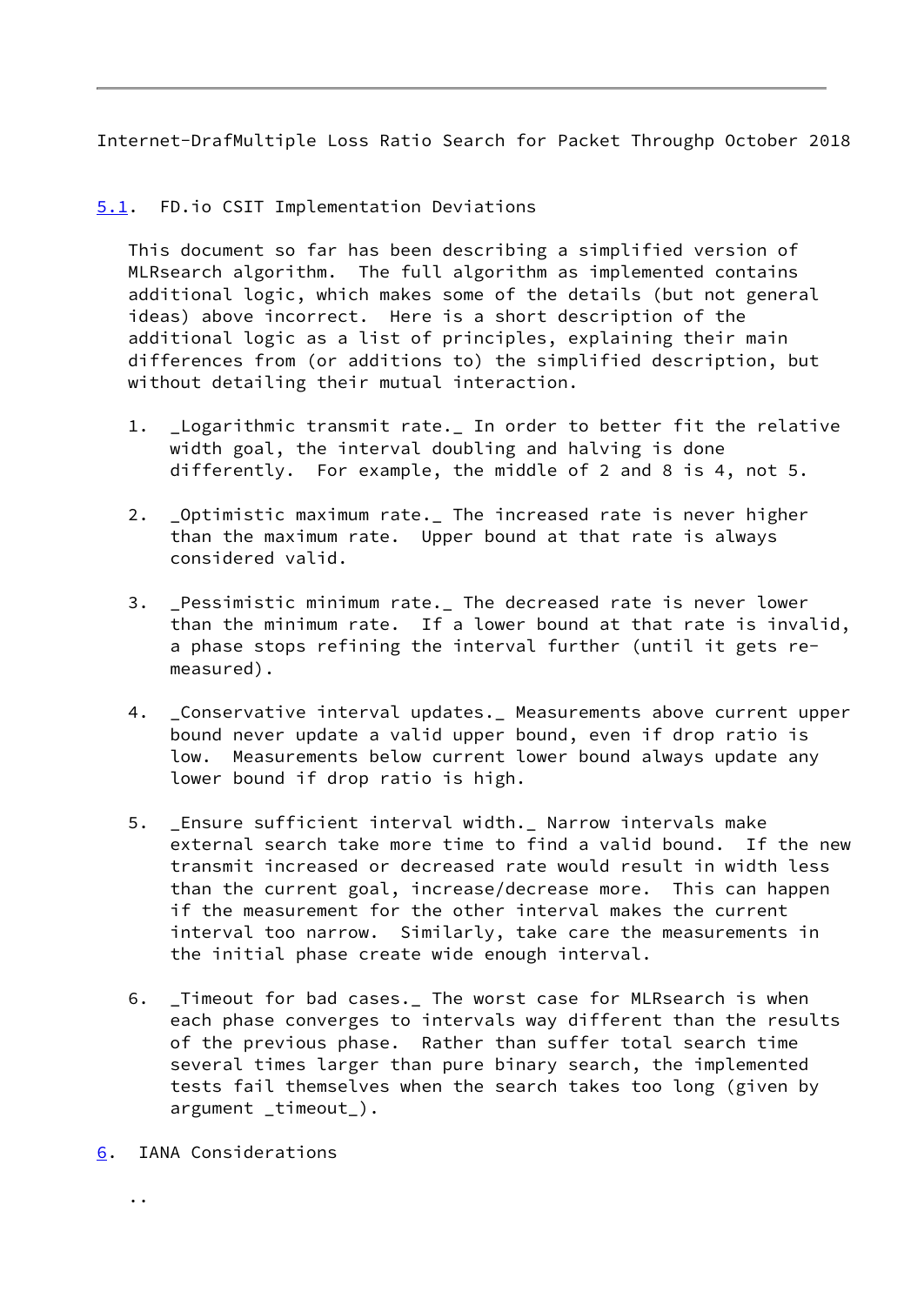<span id="page-10-1"></span>Internet-DrafMultiple Loss Ratio Search for Packet Throughp October 2018

- <span id="page-10-0"></span>[7](#page-10-0). Security Considerations
	- ..
- <span id="page-10-2"></span>[8](#page-10-2). Acknowledgements
	- ..
- <span id="page-10-3"></span>[9](#page-10-3). Normative References
	- [RFC2544] Bradner, S. and J. McQuaid, "Benchmarking Methodology for Network Interconnect Devices", [RFC 2544](https://datatracker.ietf.org/doc/pdf/rfc2544), DOI 10.17487/RFC2544, March 1999, <[https://www.rfc-editor.org/info/rfc2544>](https://www.rfc-editor.org/info/rfc2544).
	- [RFC8174] Leiba, B., "Ambiguity of Uppercase vs Lowercase in [RFC](https://datatracker.ietf.org/doc/pdf/rfc2119) [2119](https://datatracker.ietf.org/doc/pdf/rfc2119) Key Words", [BCP 14](https://datatracker.ietf.org/doc/pdf/bcp14), [RFC 8174,](https://datatracker.ietf.org/doc/pdf/rfc8174) DOI 10.17487/RFC8174, May 2017, [<https://www.rfc-editor.org/info/rfc8174](https://www.rfc-editor.org/info/rfc8174)>.

Authors' Addresses

 Maciek Konstantynowicz (editor) Cisco Systems

Email: mkonstan@cisco.com

 Vratko Polak (editor) Cisco Systems

Email: vrpolak@cisco.com